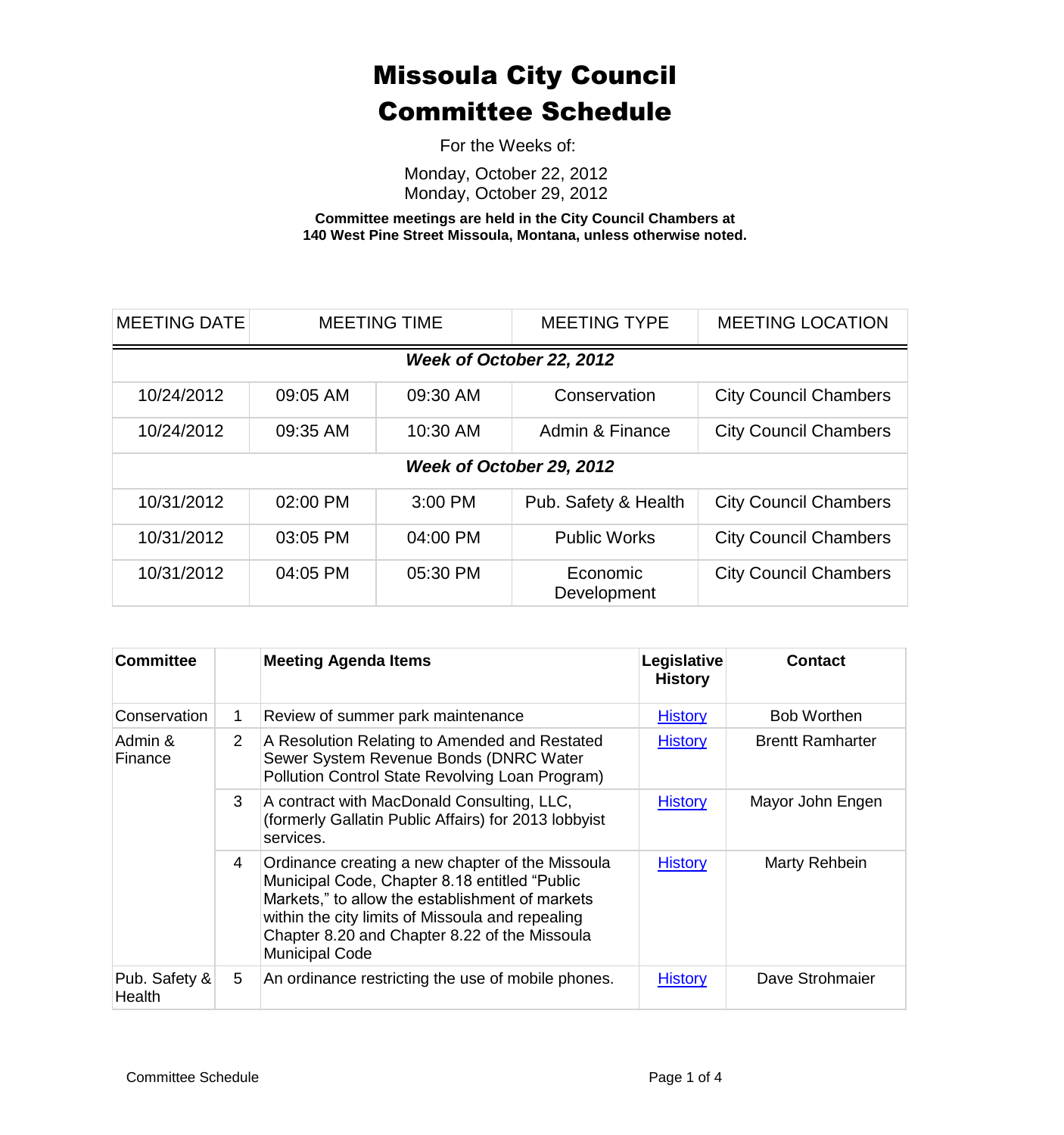For the Weeks of:

Monday, October 22, 2012 Monday, October 29, 2012

**Committee meetings are held in the City Council Chambers at 140 West Pine Street Missoula, Montana, unless otherwise noted.**

| Public Works            | 6 | Discuss how to increase snow shoveling ordinance<br>compliance                                                                                                                                               | <b>History</b> | Bob Jaffe             |
|-------------------------|---|--------------------------------------------------------------------------------------------------------------------------------------------------------------------------------------------------------------|----------------|-----------------------|
|                         |   | Bicycle and Pedestrian Advisory Board Appointment                                                                                                                                                            | <b>History</b> | John Engen            |
| Economic<br>Development | 8 | Identify needs and possible solutions to Missoula's<br>technology infrastructure that would help existing<br>businesses expand and increase the City's<br>competitive advantage in recruiting new companies. | <b>History</b> | <b>Caitlin Copple</b> |

*The following items have been referred to City Council committees, but the committees will not discuss them in the coming week:*

| <b>Committee</b>      |                | <b>Held Meeting Agenda Items</b>                                                                                                                                                                                                                                                         | Legislative<br><b>History</b> | <b>Contact</b>     |
|-----------------------|----------------|------------------------------------------------------------------------------------------------------------------------------------------------------------------------------------------------------------------------------------------------------------------------------------------|-------------------------------|--------------------|
| Admin &<br>Finance    | 1              | Review Missoula's insurance experience,<br>particularly work comp; propose improvements if<br>warranted.                                                                                                                                                                                 | <b>History</b>                | <b>Ed Childers</b> |
|                       | $\overline{2}$ | Review the City's current policy for charging the<br>public for various City-produced documents.                                                                                                                                                                                         | <b>History</b>                | Dave Strohmaier    |
|                       | 3              | Disposition of surplus City land.                                                                                                                                                                                                                                                        | <b>History</b>                | Nancy Harte        |
|                       | 4              | Council rules to change the Council's regular<br>meeting schedule to two meetings per month.                                                                                                                                                                                             | <b>History</b>                | Marty Rehbein      |
|                       | 5              | Journal vouchers                                                                                                                                                                                                                                                                         | <b>History</b>                |                    |
|                       | 6              | Budget transfers.                                                                                                                                                                                                                                                                        | <b>History</b>                |                    |
| Conservation          | 7              | Discuss the City's strategy to complete a<br>boundary survey of Greenough Park.                                                                                                                                                                                                          | <b>History</b>                | Dave Strohmaier    |
|                       | 8              | An amendment to the agreement with Territorial<br>Landworks, Inc. (TLI) in an amount not to exceed<br>\$136,702.37 for professional services, including<br>engineering, surveying, and construction<br>management for Project #PR 08-02 GCT, Grant<br>Creek Trail, CTEP #STPE 8199(105). | <b>History</b>                | Dave Shaw          |
| Comm. of the<br>Whole | 9              | Resolution recognizing government-to-<br>government relations between the City of<br>Missoula and the Confederated Salish and                                                                                                                                                            | <b>History</b>                | Dave Strohmaier    |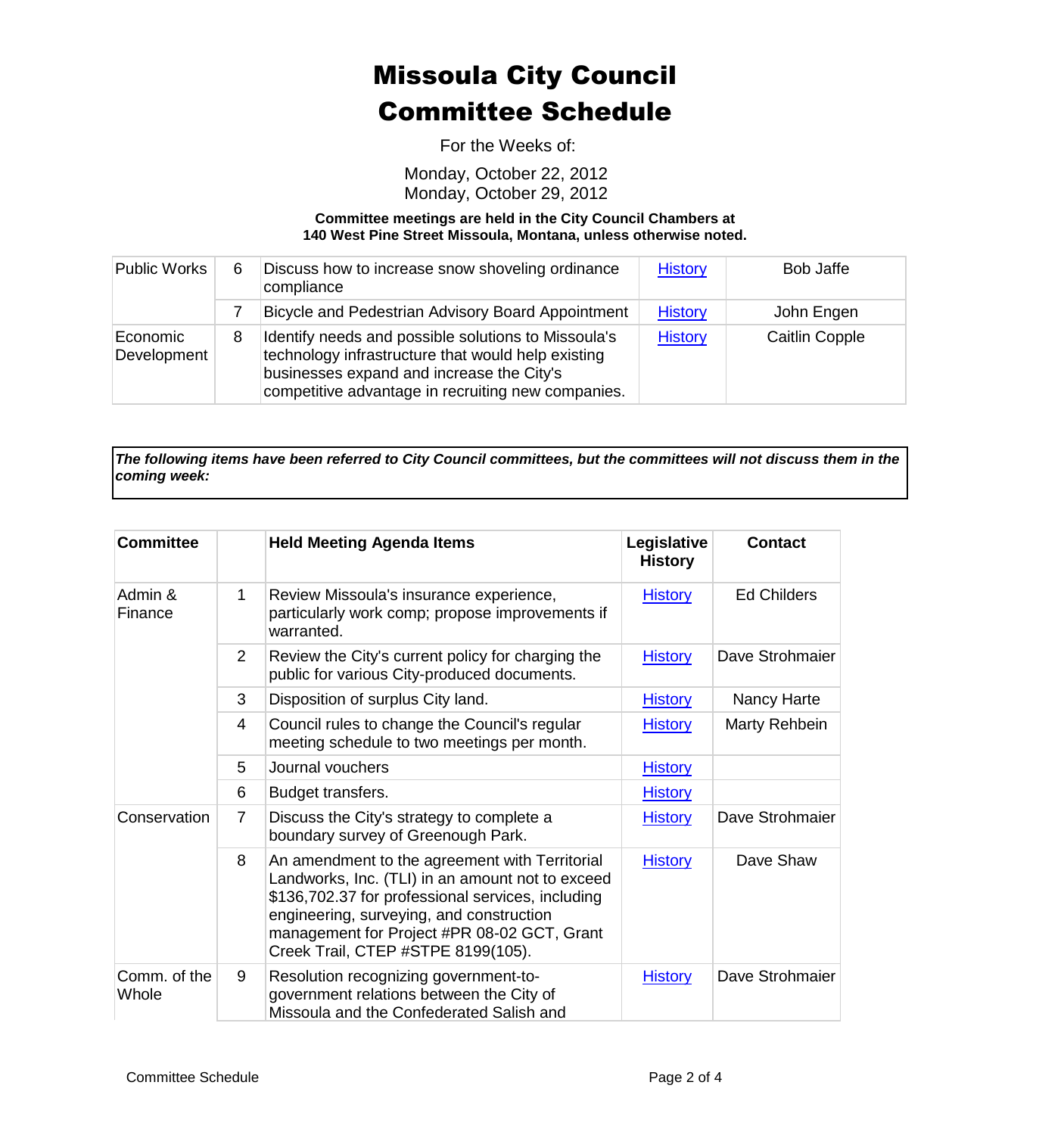For the Weeks of:

Monday, October 22, 2012 Monday, October 29, 2012

**Committee meetings are held in the City Council Chambers at 140 West Pine Street Missoula, Montana, unless otherwise noted.**

|                         |                 | Kootenai Tribes (CSKT) and organizing a joint<br>meeting of the Missoula City Council and the<br><b>Confederated Salish and Kootenai Tribal Council</b>                                |                |                             |
|-------------------------|-----------------|----------------------------------------------------------------------------------------------------------------------------------------------------------------------------------------|----------------|-----------------------------|
|                         | 10 <sup>°</sup> | Update on Urban Renewal District III (URD III)                                                                                                                                         | <b>History</b> | Caitlin Copple              |
|                         | 11              | Updates from Council representatives on the<br>Health Board, Community Forum, Transportation<br>Policy Coordinating Committee, other boards and<br>commissions as necessary. (Ongoing) | <b>History</b> |                             |
|                         | 12 <sup>2</sup> | Joint meeting of the Mayor, City Council and<br>County Commission; a facilitated quarterly OPG<br>review as directed in the Interlocal Agreement.                                      | <b>History</b> | Mayor Engen                 |
|                         | 13              | Bi-annual meeting with the Chamber of<br>Commerce                                                                                                                                      | <b>History</b> | <b>Marilyn Marler</b>       |
|                         | 14              | Discuss OPG reorganization proposal with<br>Department Heads.                                                                                                                          | <b>History</b> | <b>Marilyn Marler</b>       |
|                         | 15              | Propose the City Council be a member unit of the<br>Missoula Chamber of Commerce.                                                                                                      | <b>History</b> | <b>Dick Haines</b>          |
|                         | 16              | Update on the re-organization of Office of<br>Planning and Grants, Engineering and Building<br>services into the proposed Development<br>Services.                                     | <b>History</b> | Mayor Engen                 |
|                         | 17              | Web conference with Steve Dodd from Every<br>Voice Engaged about Municipal Gaming Tool to<br>engage the public in budget prioritization                                                | <b>History</b> | Caitlin Copple              |
| Pub. Safety &<br>Health | 18              | Discuss the city's response to illegal fireworks in<br>Missoula.                                                                                                                       | <b>History</b> | Dave Strohmaier             |
|                         | 19              | Discussion of University Neighborhood Quality of<br>Life Issues                                                                                                                        | <b>History</b> |                             |
|                         | 20              | Discussion of sexual assault prevention campaign<br>and consideration of unfunded crime victim<br>advocate urban outreach position.                                                    | <b>History</b> | Caitlin Copple              |
|                         | 21              | Safety aspects of management of the urban deer<br>population in the city of Missoula.                                                                                                  | <b>History</b> | Dick Haines, Jon<br>Wilkins |
|                         | 22              | Discussion with Crime Victim Advocate Office.                                                                                                                                          | <b>History</b> |                             |
|                         | 23              | Eat Smart Coalition information.                                                                                                                                                       | <b>History</b> | Jason Wiener                |
|                         | 24              | Air quality issues related to railroad operations in                                                                                                                                   | <b>History</b> | Dave Strohmaier             |